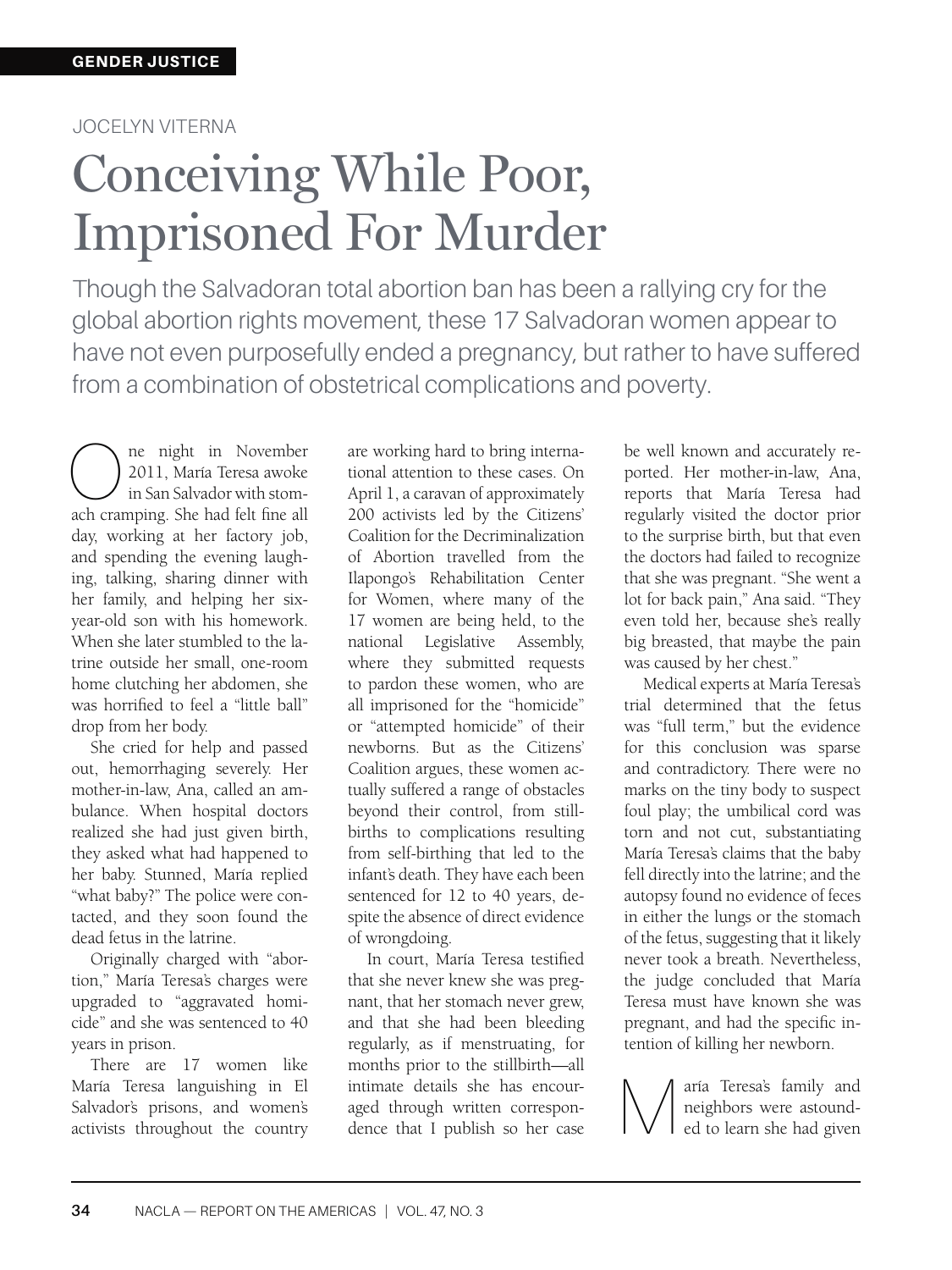

**A protest on July 1 for the 17 imprisoned women.** CITIZENS' coalition FOR THE DECRIMINALIZATION OF ABORTION

birth. Ana explained, "I lived in the same house, and I never saw that pregnancy. The whole world, the neighbors…we were all shocked." While unusual, María Teresa's lack of knowledge of her own pregnancy is actually common for a statistically significant percentage of women. A 2002 German study in the British Medical Journal concluded that one out of 475 pregnancies go unrecognized by the pregnant woman herself until late in the gestation.

Women most at risk for not knowing they are pregnant are often overweight and continue to have vaginal bleeding through gestation, like María Teresa. According to Dr. Christine Curry, a Boston-based obstetrician, María Teresa's presentation of intermittent, painless bleeding could have been caused by what she calls "cervical incompetence," a condition in which a woman's cervix "dilates with few, if any, painful contractions." For Dr. Curry, it's not uncommon for women with this condition to "deliver into toilets due to their feeling of extreme pressure without pain."

Outside of these 17 cases, the large majority of Salvadoran women who experience a stillbirth or newborn death are not accused of murder, as those deaths often occur in a medical facility under the watchful eye of staff. However, under current legislation, Salvadoran women who enter the hospital post-partum, having already lost the fetus, are at high risk of being accused of homicide, especially if they have no witnesses to support their account.

All 17 women seeking the pardons in El Salvador's courts gave birth outside a medical facility, and typically without any support. Like María Teresa, most were transported to the hospital with heavy bleeding and retained placentas, often losing consciousness. Some, like María Marina, testified in court documents that their babies were born dead, and medical reports provided no evidence to the contrary.

A legal review of the court documents suggests that judges' decisions in nearly every case are based on a presumption of the mother's guilt. In many cases, exculpatory evidence is dismissed, and judgments center on whether women may have hidden their pregnancies, cheated on their male partners, or acted inappropriately according to presumed natural laws of motherhood.

Over the last several de-<br>
cades, abortion laws in<br>
Latin America have uncades, abortion laws in dergone striking changes. Previous laws for the most part outlawed abortion except when the life of mother is at risk, the pregnancy is a result of rape, or the fetus is severely deformed. A few places, like Uruguay and Mexico City, have recently followed the example of Cuba and liberalized women's access to abortion. Others, such as El Salvador, Nicaragua, Honduras, Chile, and the Dominican Republic, criminalized all forms of abortion, while also amending their constitutions to define "life" as beginning at conception. Abortion laws have also recently been the subject of intense debate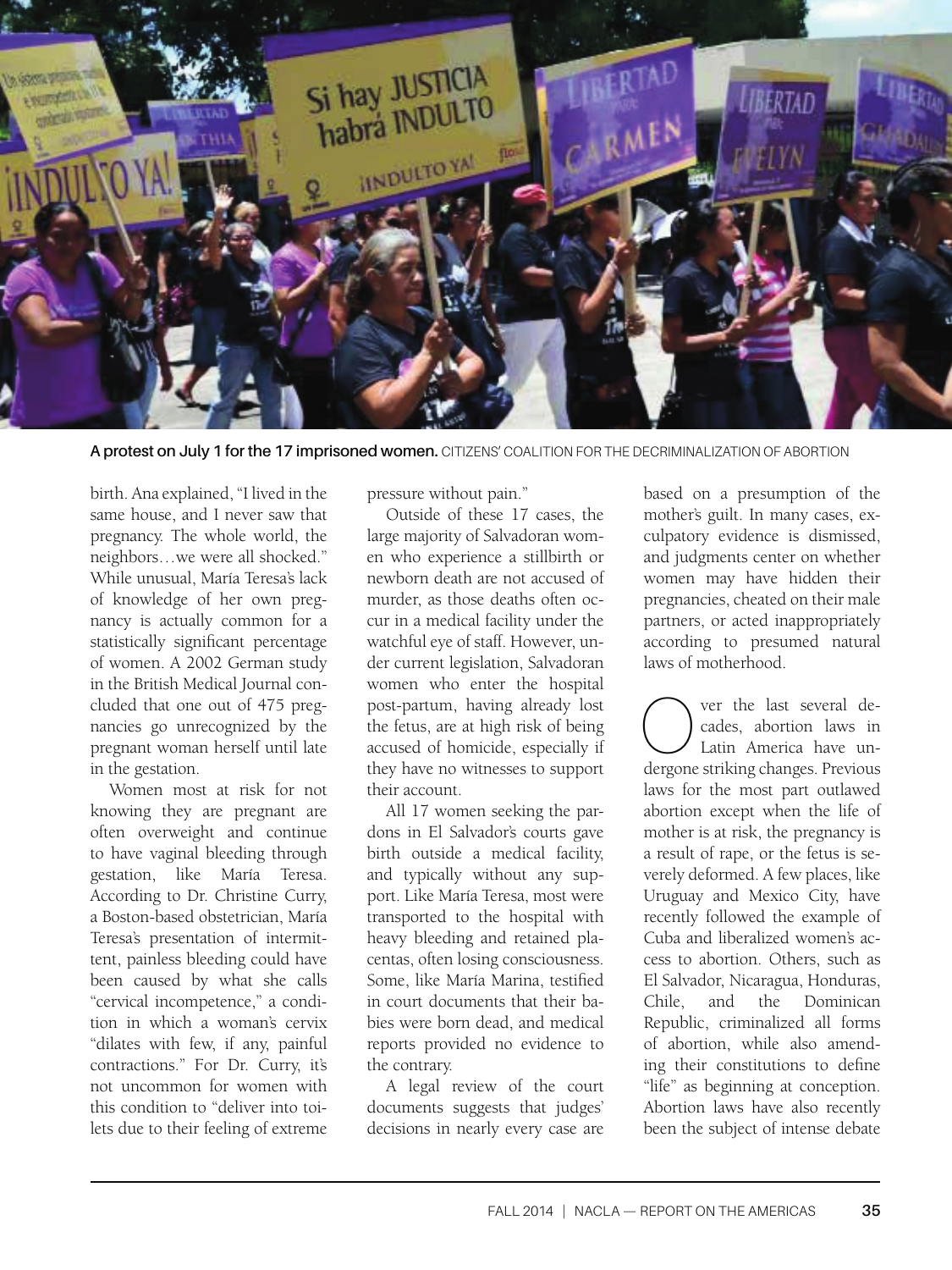in a host of other Latin American countries, including Brazil, Colombia, Bolivia, and Costa Rica.

In El Salvador, a powerful prolife movement led by the organization Yes to Life began campaigning for the total criminalization of abortion during a planned revision of the penal code in 1994. The

amendment from passing. The major media outlets in the nation, long affiliated with the political right, had strongly criticized the FMLN's stance in favor of limited abortion rights, and the party was divided and losing public support. The FMLN leadership decided to let party members "vote their

Although the FMLN has supported several other initiatives to improve women's right since winning executive power in 2009, they have remained silent on the issue of abortion since 1999.

right-wing National Republican Alliance (ARENA) political party allied with the pro-life movement, and in 1997, voted into law a new criminal code. The new code eliminated the previous law's allowance of abortion in cases of rape or grave fetal deformation, or when it would save the health of the mother. The left-wing Farabundo Martí National Liberation Front (FMLN) initially challenged ARENA, arguing that pregnant women should maintain limited options for safe abortions, particularly when pregnancy put their lives at risk. But the FMLN had too few votes to stop the passage of the total abortion ban.

In 1999, ARENA brought a constitutional amendment defining life as beginning at conception to the legislature for its final vote, and the left party again did not have enough votes to stop the

conscience" instead of proposing a party line. The overwhelming majority of FMLN deputies voted in favor of the constitutional reform. Although the FMLN has supported several other initiatives to improve women's rights since winning executive power in 2009, they have remained silent on the issue of abortion since 1999.

Amnesty International, the United Nations Committee on Economic, Social, and Cultural Rights, and the Inter-American Court on Human Rights have all criticized the Salvadoran law, arguing that requiring a woman to sacrifice her life for a fetus, or requiring a woman to carry an unviable fetus to term constitutes torture, discrimination, and a fundamental violation of human rights. Despite the right's powerful control over the Salvadoran media, the Salvadoran feminist

movement has made slow but significant gains in educating the public about the consequences of the total abortion ban. Nearly 97% of Salvadorans supported some form of anti-abortion legislation in a 2012 nationally-representative survey, but only 40% opposed abortion in situations where the pregnant woman's life is at risk. The Citizen's Coalition believes this number has decreased even further since the publicity surrounding the case of Beatriz, a woman whose life was recently endangered when Salvadoran law prohibited the abortion of her non-viable pregnancy.

While abortion rights movements around the world have reported on the Salvadoran legislation extensively, what is perhaps most compelling about the current cases is that the imprisoned women appear to have *not* purposefully ended a pregnancy, but rather to have suffered from a combination of obstetrical complications and poverty. When they sought medical attention in public health centers, they were reported to the police for suspected abortion, often by the very medical staff that treated them. Given that the antiabortion law in El Salvador provides a two to five year sentence for abortion accomplices and those who fail to report a possible abortion, as outlined in the Salvadoran Criminal Code, such actions by medical personnel are understandable. As Morena Herrera of the Citizens' Coalition explained to me, "With the 1997 change in the legislation, the Attorney General's office became more interested in prosecuting the act of abortion. What happened was that